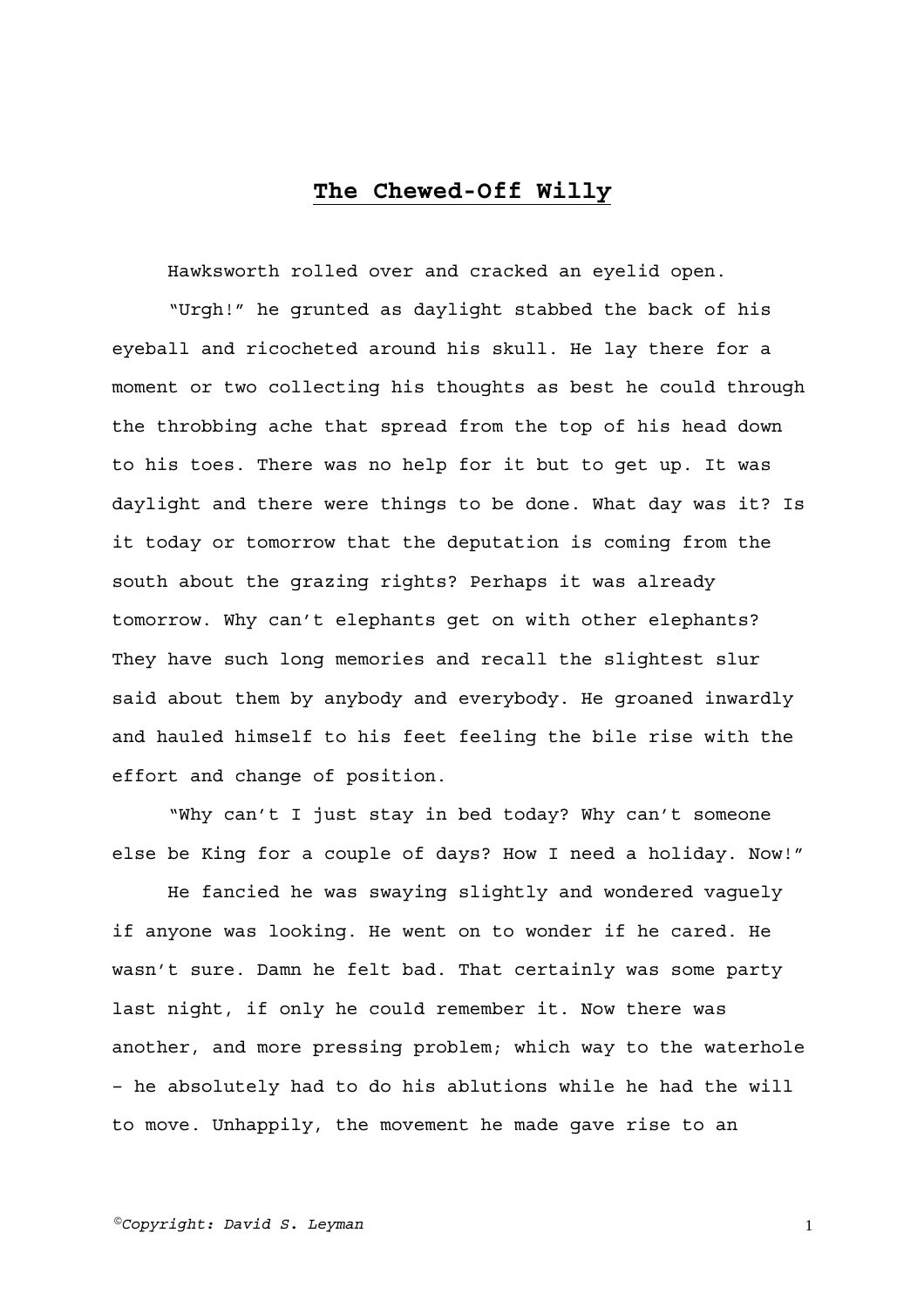urgent requirement to use the toilet and he absolutely would not be seen doing that in his bed area, perish the thought. He pushed his head up high, put himself onto autopilot and staggered off, as gracefully as he could, in what he fondly imagined was the direction of the waterhole.

He knew he'd successfully arrived when he felt the soles of his feet go cool. He was still trying to prise his eyes open as he washed his feet and then, with an effort of will, splashed his face. Next, the teeth. Scrub the teeth. He was having to talk his way through the simplest of tasks or they just would not get done. How his head hurt. What on earth had Elsa put in the punch? Ah, that was what the party was about, he now recalled. Elsa had come back from living with the humans. What a welcome they had given her. He remembered the excited talk that had gone on between Elsa and Enid with footnotes proffered by Debbie and, of course, Maxine who absolutely was not to be left out of this little adventure tale. Elsa had not been able to master the human talk as Enid had but was able to understand them only too well. Naturally Elsa had wanted to know all about it; Maxine had explained, at length, that the whole thing had only been made possible by her largesse and Debbie had, grudgingly, admitted that Maxine had been the perfect escort on the way home to poor old Gardner. Why was the mention of Gardner's name cause for distress, Elsa had wanted to know. Hawksworth paused in his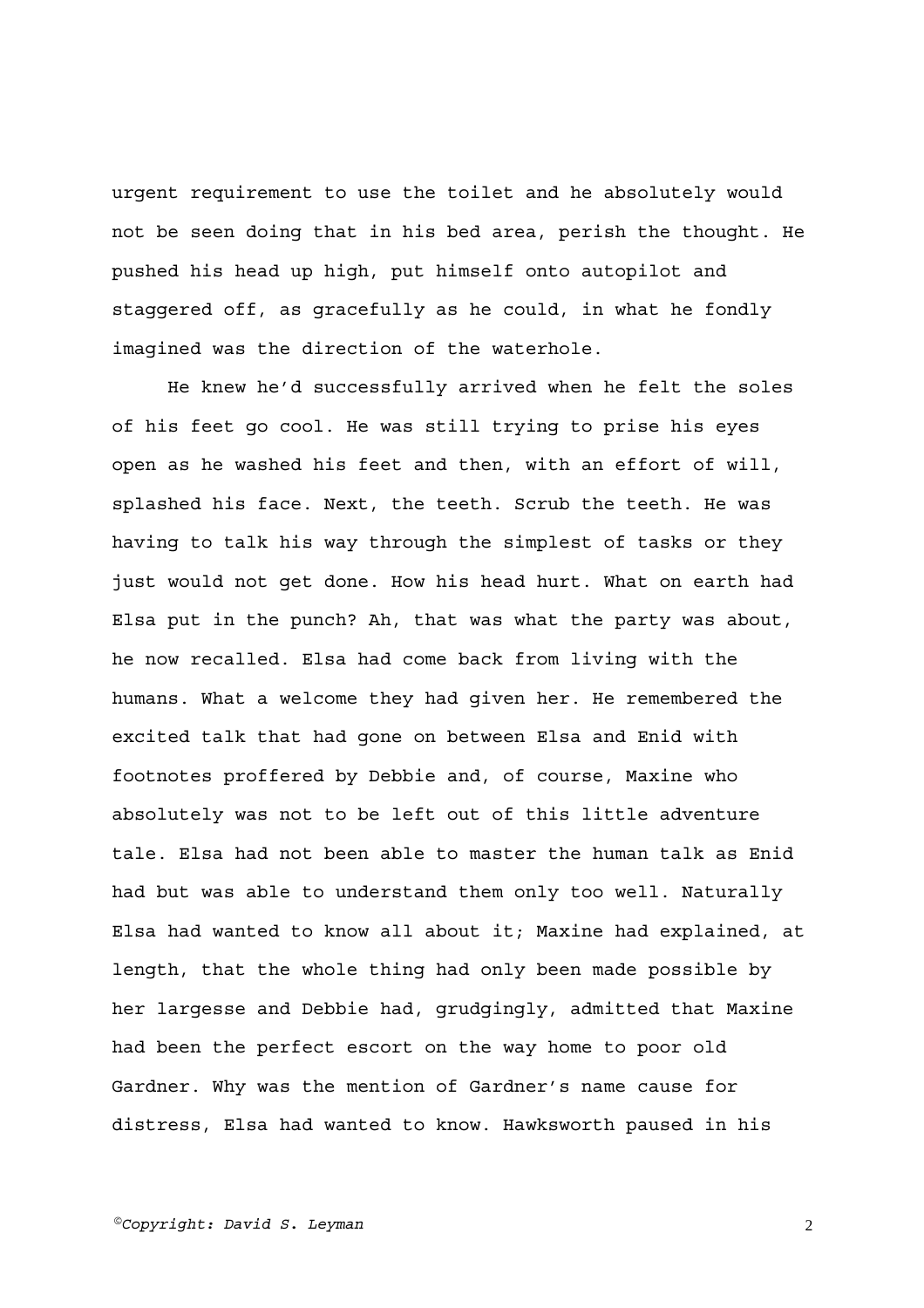ablutions and a wave of maudlin sadness washed over him at the memory of Gardner's demise. Such a brave Gnu to go down with the Circling sickness after all those years. Many came to Hawksworth and asked him to put Gardner out of his misery – Dilys had said that Gardner had pleaded with her to get Hawksworth to do it. He could not bring himself to do it. Even Maxine, for all her bravado and scorn of the herbivores, made excuses. And so it was Debbie and Enid who gave old Gardener the last rites, as it were, and snuffed out his suffering. They said he looked grateful to them at the last. They left the body for the vultures and hyenas, walking off without a backward glance. Hawksworth flushed his face again. He guessed his eyes were red enough without snivelling over an old friend. He felt such a fool. Regal King of the Beasts, indeed, snuffling like a child. He reached down to relieve his bladder and jolted awake. His eyes big and round and all traces of hangover gone. Not only the hangover was gone but also, how could he believe this, his willy!

His fingers felt in vain and, eventually, he relieved himself anyway with the need and with the shock. His mind was reeling in disbelief and racing around in circles. How can he be King without a willy? He would be a laughing stock! He just could not accept it as a fact. He certainly didn't want to feel down there again for fear, no, terror of confirmation. What would the pride think? What would Maxine say? The thought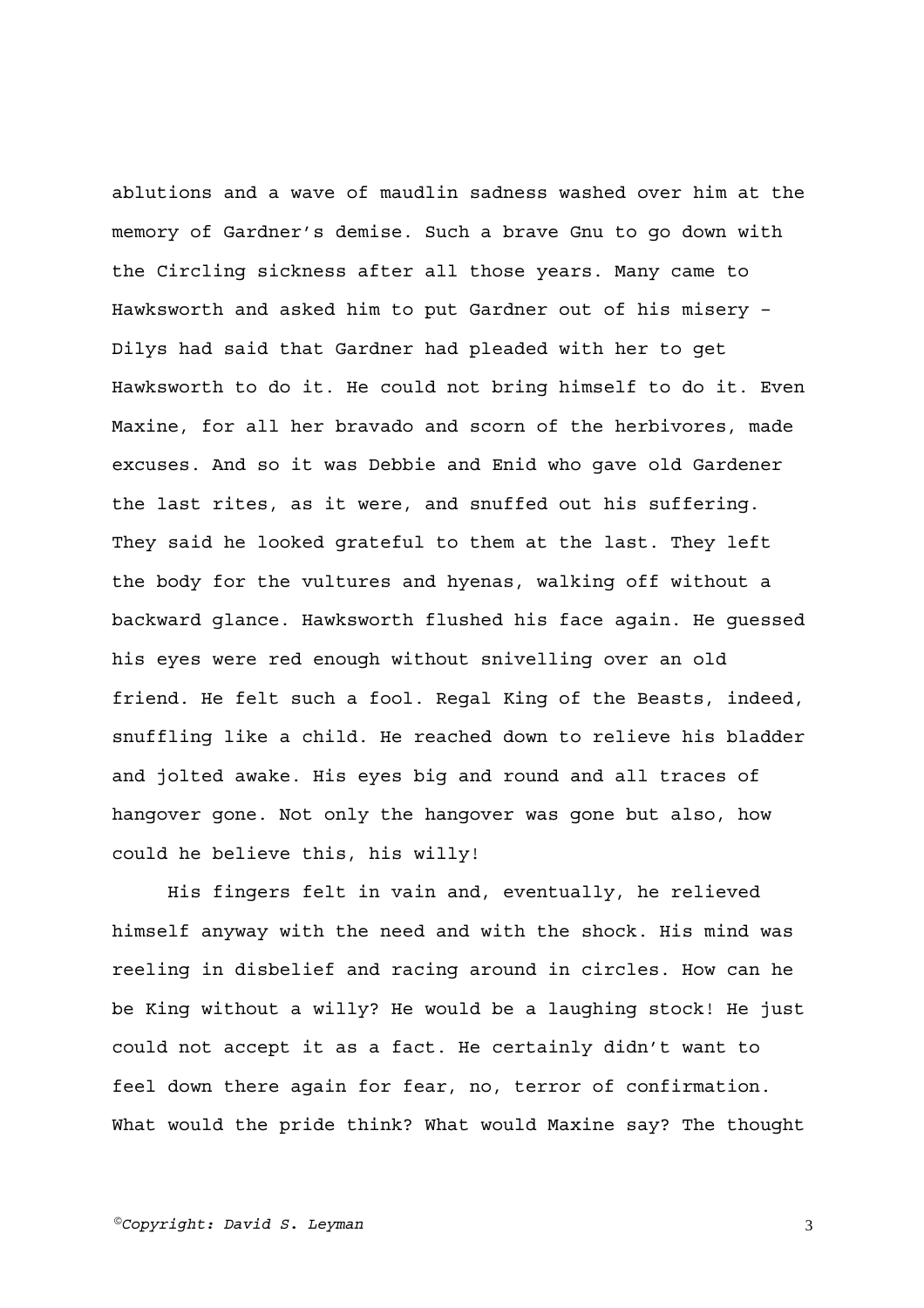was like a bucket of cold water washing over him. He shivered. The shame, the humiliation. Then a thought occurred to him. Who had done it? Rage started to rise in his chest like an angry, burning lump. His lips curled back in the start of a mighty roar of defiance and anger that was snuffed out immediately. If he went around asking about it, people would know. They would, he was certain, laugh at him behind his back. His head went down again in total despair. There was no way out of this. Being impotent was bad enough, he was sure, but to have no willy at all was the pit of despondency. He felt himself falling down a black hole of grief and anguish. There were no footholds to haul himself out and no light at the end of it.

"Is this how Gardner felt at the end," he thought. "No way out of this one, nowhere to turn and his greatest friend would not – could not, come and help him in his final moment of need."

The anguish engulfed him again and he sagged back down onto the grass at the edge of the waterhole and cried gently to himself.

"What is the matter, my dear" a gentle voice said in his ear. He looked up through blurred, tear-stained eyes and saw Debbie looking at him with great concern.

"I have become old. I have regrets about things done and, especially, things I have left undone."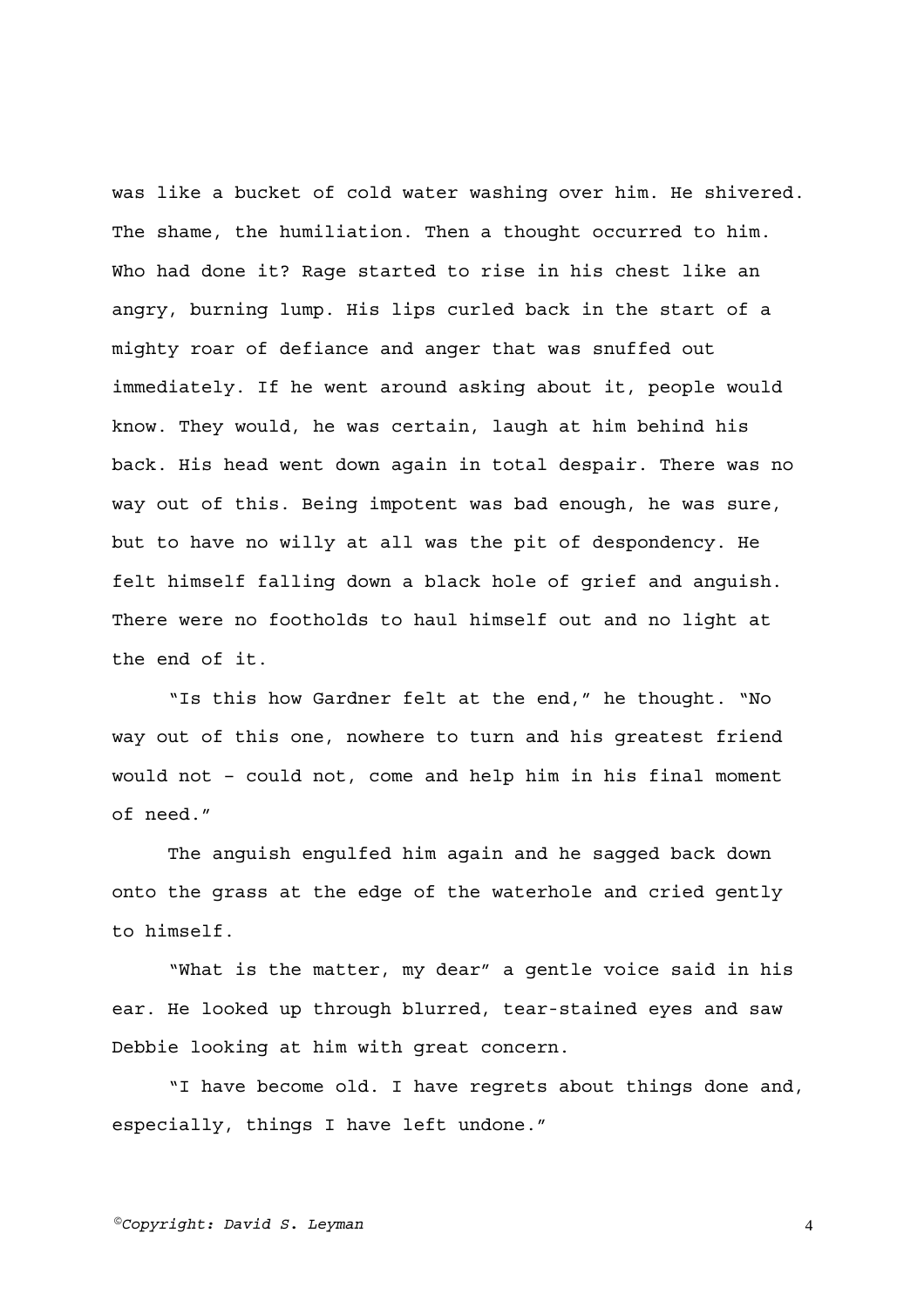"It's Gardner, isn't it?" She said kindly.

"Ah, you are perspicacious, Love, but I fear that is only part of it. The time has come for me to depart and make way for a younger Lion to take over as the King. Heaven knows there have been mutterings recently from those who feel they are more capable than I."

"Nonsense, Dearest, you have many years left in you yet. You are in your prime."

Hawksworth could not hold her gaze and looked away. He felt guilty and embarrassed and not a little ashamed.

"My mind is made up. You will have a new master and a new King today. I will go and retire to the edge of the grasslands. Perhaps I will visit the human again, who knows. The burden of rule has become intolerable. I need to rest." He still refused to look directly at her so that she knew there was more amiss than he was saying but, equally, she knew that he would never tell her if his mind was set on it.

"Was something said at the party that upset you?" she asked, knowing that it was unlikely that anyone would say anything to upset him however relaxed he became and he was certainly relaxed last night. He flushed at the mention of the party and looked over his shoulder away from her. Now she was convinced that something had happened at Elsa's 'do'.

"It was a good party," he said "and it is fitting that I should use Elsa's homecoming as my farewell." At this he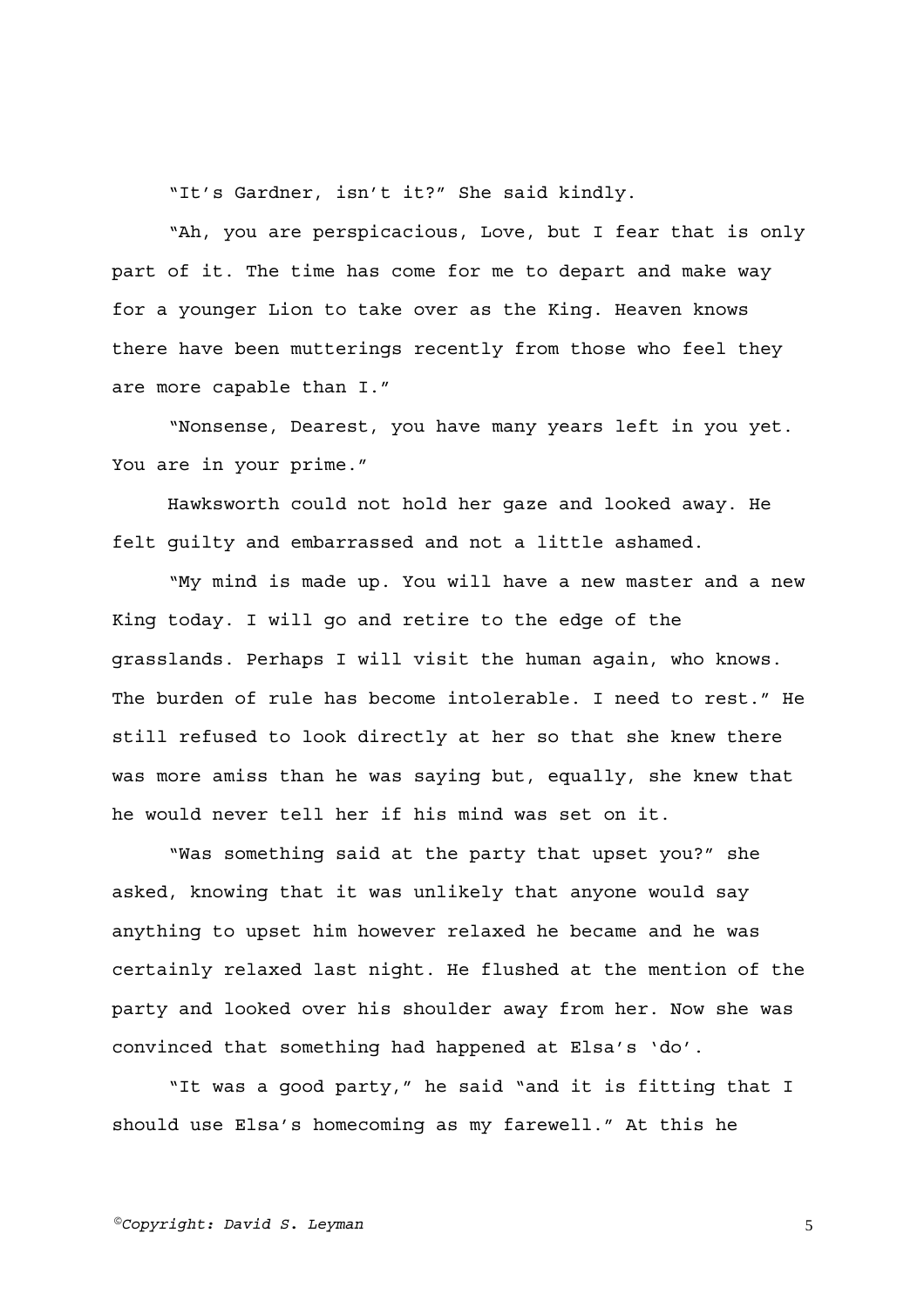pulled himself heavily to his feet and walked off with dignity towards the rest of the pride.

They were, naturally, shaken at his pronouncement. Maxine started to say something but a glance at Debbie who was shaking her head and frowning warned her to keep her council. He thanked them, in turn, for their faithfulness and their diligence to their duty as consorts to the King. He also thanked them for what he regarded as their genuine affection for him, a rare thing, he mused, among modern prides. He gave one or two of the cubs an affectionate pat, bade the girls look after each other and to choose their next master with care and, with that, he held his great mane high and walked off towards the horizon.

He hoped that he looked better than he felt. Quite apart from the overwhelming sadness at losing his treasured part, he was leaving behind what had become his family and friends – his whole life was being rubbed out. He wondered if he was too old to start again as a hermit. How would he live? The collective of the pride had always been there; he had never had to fend for himself.

"Damn, I've been mollycoddled" he thought morosely to himself. "Now I'm to be punished for it. No, not for that – for enjoying myself at the party. I let myself go once too often and someone took advantage of the situation. But who could it have been? Why didn't I back off as usual and watch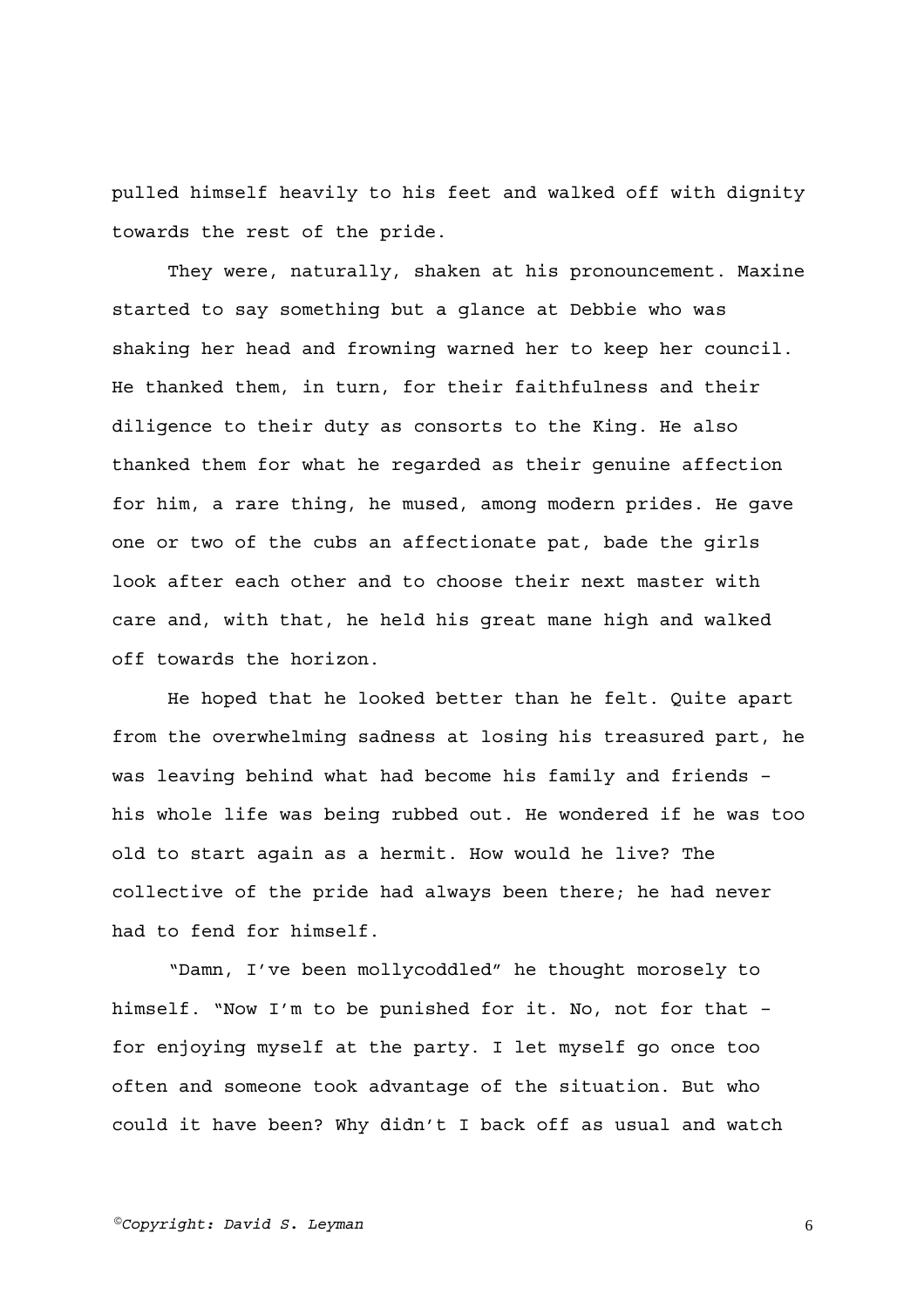everyone else make fools of themselves? I must stop this selfrecrimination, it's completely pointless. No more wallowing in self-pity. Think, man, how am I going to live now. I've got to have a plan. Who? Who could possibly have done such a thing?"

He realised his mind was going around in circles and that he would get no peace until he had sorted out the probabilities. Who was at the party – that he could remember, anyway? That was a starting point. Well, the Zebras, the Gnus, a couple of Giraffes – such snobs, the pride, of course, and Eddie the Cheetah with his new mate were definitely there. Dilys? Had he seen Dilys? Not for a while, he fancied, not since Gardner had gone. A fresh wave of bitterness swept over him; he tried to shake it off and gave up. Let it run its course, that's the thing. He blinked a couple of times and focussed on the Zebras just off to his left.

"Still in your pyjamas, I see, Lads!" He forced gaiety but it came out sounding contrived. The Zebras looked at each other, frowning.

"You don't sound yourself, Sire," one said to him "Is there something we can do to help?"

Hawksworth took a deep breath. "Good party last night, wasn't it, Chaps?"

"Aye, it was that. You enjoyed yourself mightily, Your Highness, we thought that it was about time you let your hair down for a change – do you good, once in a while. Make a new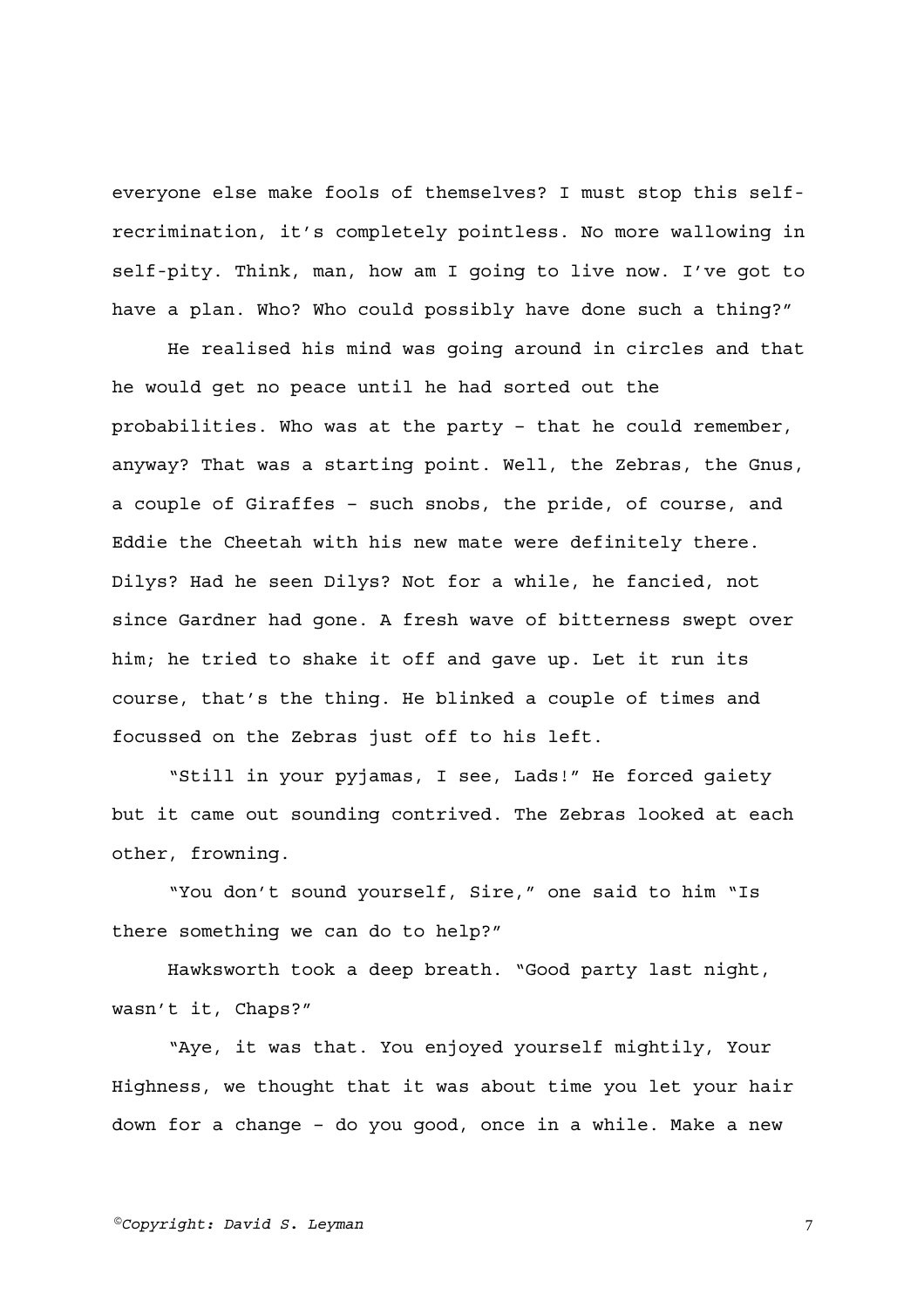fellow out of you."

"You're right, it did just that, as a matter of fact. Oh, by the way, I don't remember seeing the Thommies there. Couldn't they make it?"

"They had a previous over with the Elands. One of them got married. Well, two of them, actually. But only one that was known to us and the Thommies."

Hawksworth winced at the reference to the Elands. Everyone knew that an Eland had been the only non-Lion to challenge his supremacy back when he was a youngster and getting used to his responsibilities. They'd made it up and become friends afterwards but everyone else still remembered the incident. Actually, he pondered, I'd acted with remarkable constraint at the time. It was my first diplomatic success, really. He allowed himself a small smile and wondered how Nathan was. He hadn't seen him for many a year now that they had moved north to be with friends. Another group had moved in almost immediately but he hadn't taken to any of those. He was aware that the Zebras were looking at him curiously.

"Just a spot of reminiscing. Often think of Nathan. I might just wander up north and look him up. I could see a couple of my other mates while I was there."

"We heard about Nathan. He is well but is getting a touch of arthritis and thinks in terms of lying down and giving up. If you're going to see him you'd better go fairly soon before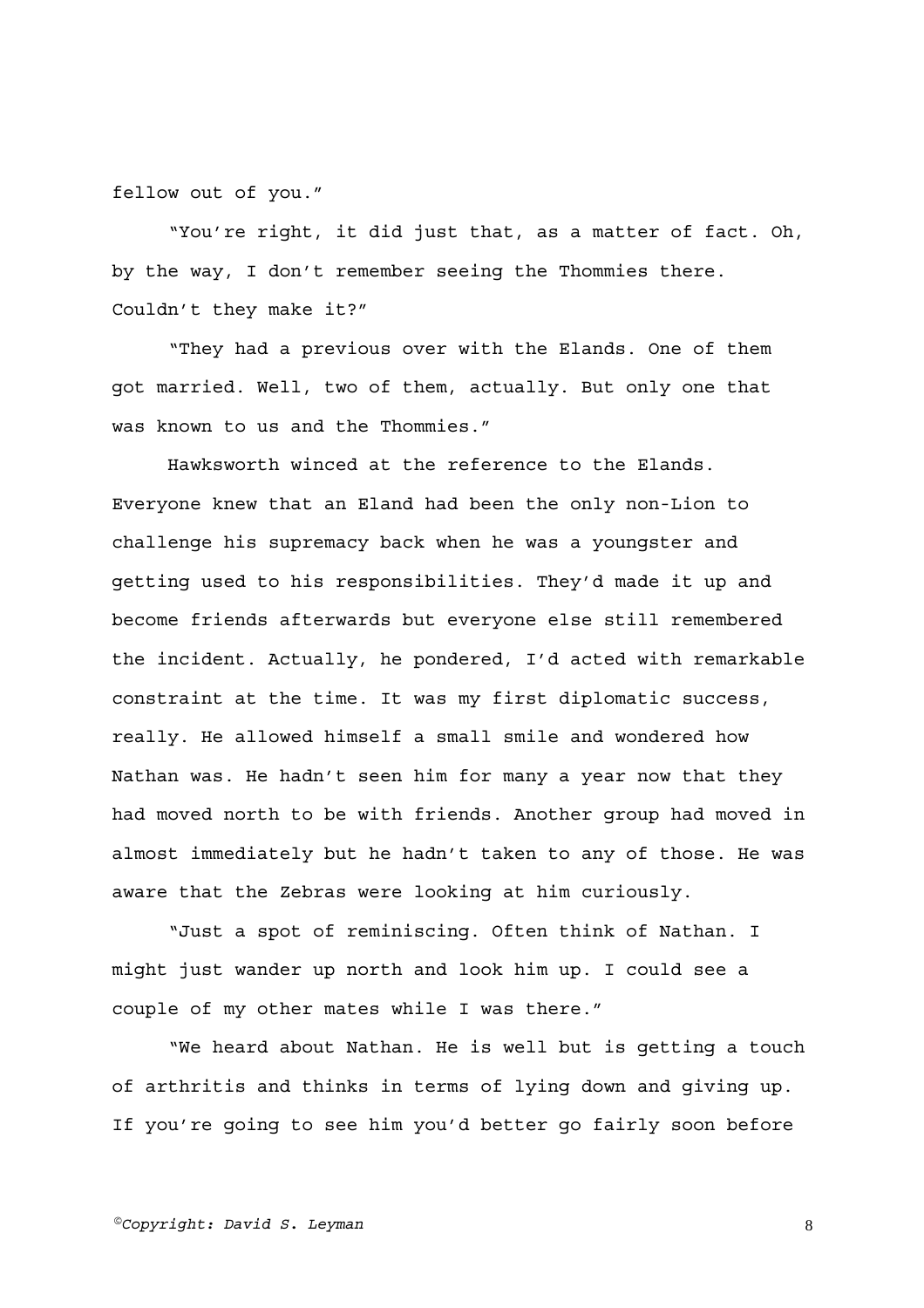it's too late."

"We are getting old, us friends. You don't realise how the years are catching up on you until loved ones start being absent." A tear welled up in his eye again. The Zebras had the courtesy to look to the north.

"The rains will be here soon. Another reason to go quickly. Lions don't like to travel in the wet, do they?"

He agreed, thanked them and bid them farewell and good grazing – as you do with Zebras. So, the Thommies weren't there but, then, they were herbivores. What would they be doing biting his parts off? No, he had to think who was more likely. At one time, many years ago, he might have suspected Elsa but not now. Now they were both less playful. Another regret? Possibly but that one was offset by maturity and experience. So who? Who could it be? Cheetahs? Eddie was a super chap and he absolutely would not believe it of him. Eddie's new piece of stuff was something, wasn't she? Talk about racy. He pondered that for a moment but rejected the thought as unlikely. She had eyes only for Eddie, obviously doted on him for some odd reason. No accounting for taste. Tut, tut! He caught himself, Eddie was a good catch for a young lady like that. He would teach her a thing or two and look after her better than her Mum had when she was a cub. He'd been a bachelor too long, it was about time he settled down and good luck to him for finding such a glamorous piece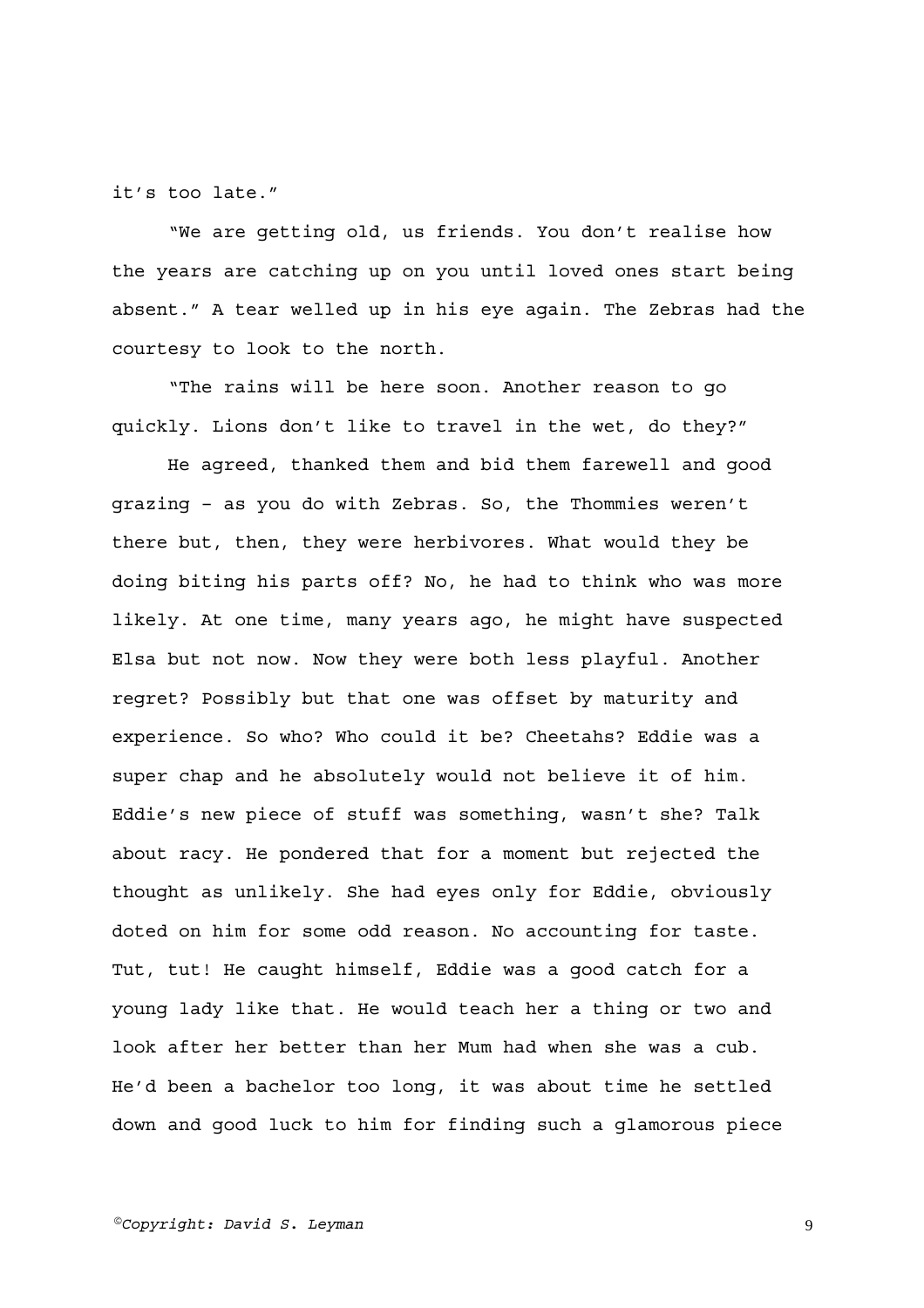to do it with, too. So that concluded that train of thought. It had to be someone at the party, but there was nobody at the party, that he could think of, that would do such a thing. If only his memory would clear. If only he hadn't drunk so much he would have been able to remember. Huh, if he hadn't drunk so much it wouldn't have happened. Mea culpa, mea maxima culpa. He beat himself with that mentally.

He found himself heading north after he left the Zebras. It seemed the natural thing to do, the least suspicious thing to do. Perhaps he would go and look up Nathan after all. It's always better to have a point to a trip, something to aim at. Heaven knows he had little else to aim at now – or aim with, come to that. Another wave of regret and self-pity threatened to engulf him.

"My, oh my. I am a sorry specimen. Yesterday I was allpowerful King of the Beasts, I had a pride (dare I say it?) to be proud of and friends everywhere. Today? What? Maybe some friends but they will laugh at me when they find out – as they surely will, and discover someone else to be friends with."

He was passing the edge of a vast herd of Gnus who watched him curiously as he walked slowly past with his head getting lower and lower.

"Good 'do' last night, man" one called out to him "Like good grass, you know? Keep mellow, man."

He smiled at the Gnu. They were all strangely informal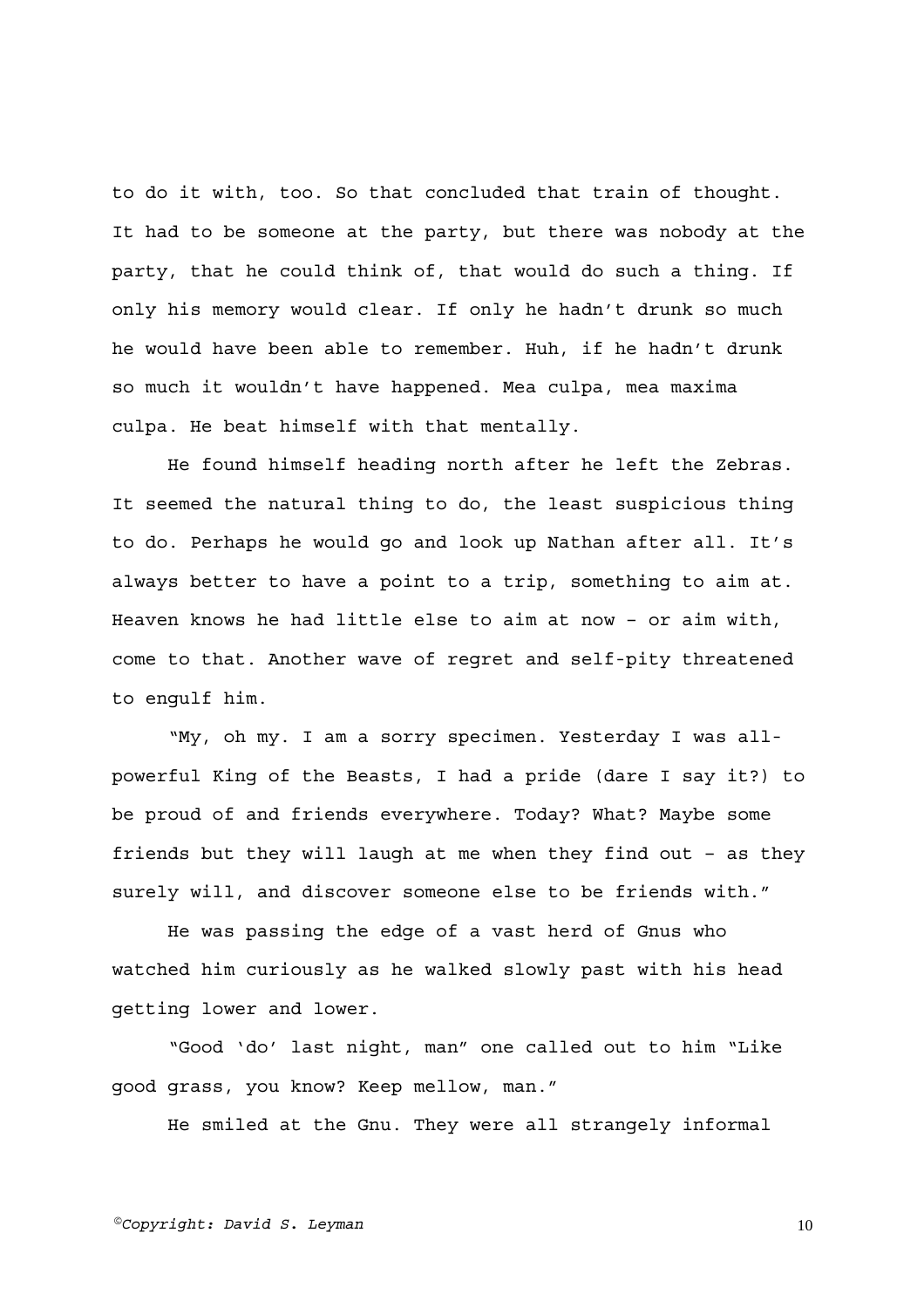and nothing would ever change that. They used words like 'hip' and 'cool' in abundance so that, often, one wondered what they were talking about. It just went to show how special, what a cut above the rest, Gardner is – was, he caught himself in the slip and smiled at the young Gnu again in farewell.

In order to head north he found he had to pass through a semi-wooded area. Not thick with trees but there were more thorn trees than usual. He recognised Percival's larder tree by the carcass wedged up in it and immediately felt a slight pang of hunger. Later, he would defer eating until later on. He didn't feel like running and, besides, the day was getting hotter. Maybe he might take a nap shortly – perhaps over in that thicket of small trees where the shade would be more concentrated. There was a mighty flapping of large wings around his ears and he automatically, as he always did, flinched away from the sound.

"Hello, Dilys. What brings you to me? Gossipy wives, no doubt."

Dilys fixed him with one of her baleful stares and said nothing; she waited for Hawksworth to fill in the gap.

"Sorry, Dilys. Should've said 'ex-wives', shouldn't I? Can we go over to those trees over there? You don't seem to be bothered by the heart but it's starting to get to me, you know."

He walked slowly so that Dilys could keep up with her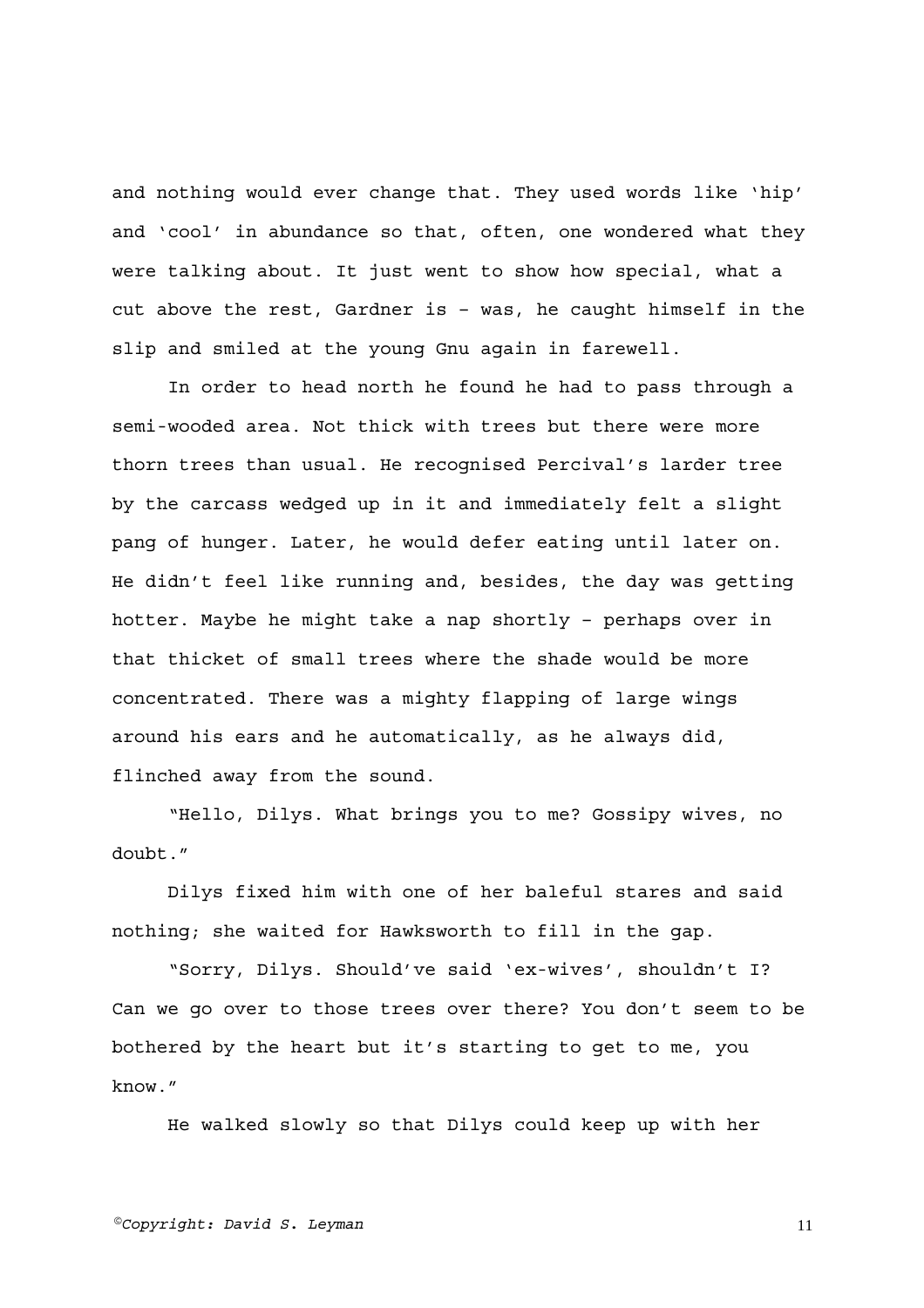strange, stiff walk in the style of Marabous. Soon, they reached the trees and Dilys watched Hawksworth carefully as he sat down heavily on the grass. He surveyed one of his paws, back and front, and waited for Dilys to say something. The silence stretched on until, with a sigh, Hawksworth capitulated.

"You have a very disapproving look, Dilys. Give me one of your inevitable pearls of wisdom." Hawksworth could have bitten his tongue off for that uncalled for, and somewhat churlish, remark. He clenched his lips and stared at his feet in contained remorse. Dilys gave no indication of having received a slight.

"You are hurting, aren't you, my dear old friend?"

Hawksworth glanced at her and turned to look at the distant horizon determined, this time, to be more careful with his words.

"What makes you think that?"

"Uncharacteristically, you let loose last night; you walked away from your family responsibilities this morning; we find you heading north when there is a delegation coming up from the south – thus you are shirking your Royal duties. This is unplanned, isn't it? This is a whim, isn't it? What is the root cause of this whimsy? It is a serious root, isn't it? Since you have refused to discuss it with anyone we must presume it to be a personal root. Is it? You need to get it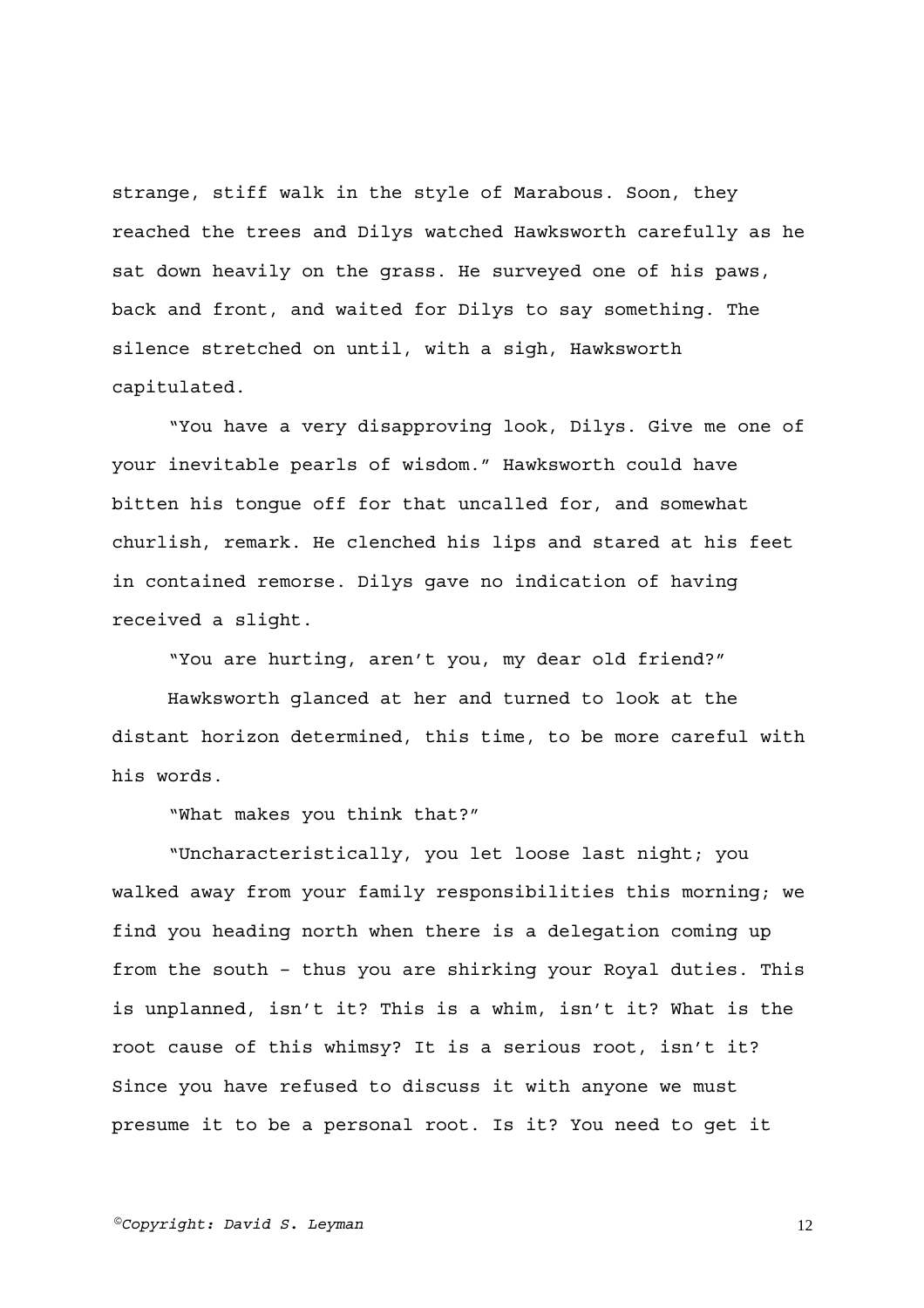off your chest. You need to confide. I have never broken a confidence – as well you know. Tell me so that I may help, if I can."

"Dilys, Dilys, dear Dilys. You are right. It is most personal. I cannot divulge my reasons even to you. You who have been my most faithful and trusted aide. You can have no perception of how sad this makes me, to turn aside from my family and yourself. To abandon all my duties. I am mortified that it has become necessary. I should bid you to go to the pride and assist them, with all diligence, in wisely selecting my successor. Bear news of my abdication to all and ask that I may be left in peace so that I may finish my days in solitude…."

"And self pity" interjected Dilys. "Your decisions have always been regarded as wise but even the wisest must err occasionally. Put aside this monstrous aberration and return, with me, to the pride. Take up your duties once more. Whatever has happened cannot be irredeemable or insoluble. Trust your friends and allies. We will not, absolutely not, let you down in your hour of need."

"You are kind, Dilys, and I thank you from the bottom of my heart for your concern and fidelity but the problem is insoluble, it is irredeemable. There is no alternative –and, believe me, I have considered the alternatives, but for me to go away to where I am unknown."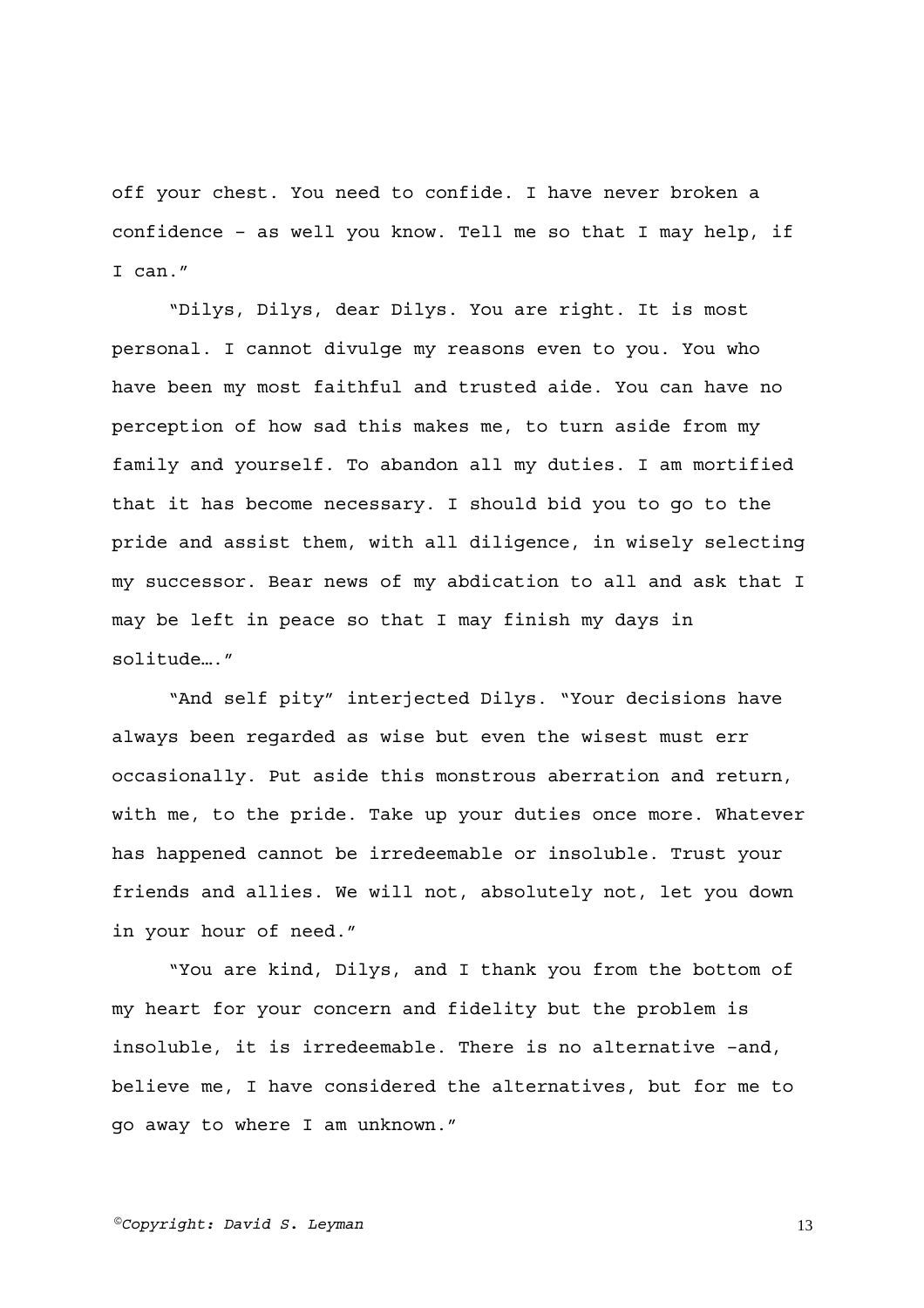"That, Sire, will be very far indeed. I see your mind is hardened on this. I should beg you to reconsider in due course of time when the bitterness has softened in your heart and you are able to think more clearly as to the needs of others rather than your own sadness and pain. It hurts me to say that as much as it hurts me to see you like this. I shall pray for you to find peace wherever you need to go to find it. Farewell, my friend."

Hawksworth saw the tear rolling down Dilys' cheek even as she turned and extended those huge wings for take-off.

"Godspeed, Dilys, my heart will always be with you."

He watched her until she was a dot against the early afternoon horizon then lay his head down on his feet, feeling the great weight of sadness pressing down on his head.

He must have nodded off for a while. He had heard someone speak he was sure. He shook his head clear and saw that the sun was quite low in the sky so that the rays from it were sneaking under the branches and making pleasantly warm spots on his hide.

"I say, Old Chap, are you alright. Look a bit peaky, what?"

Hawksworth focussed on the near distance and saw Tristan regarding him with a beady little eye.

"Oh, it's you, Tristan. I'm sorry, didn't notice you come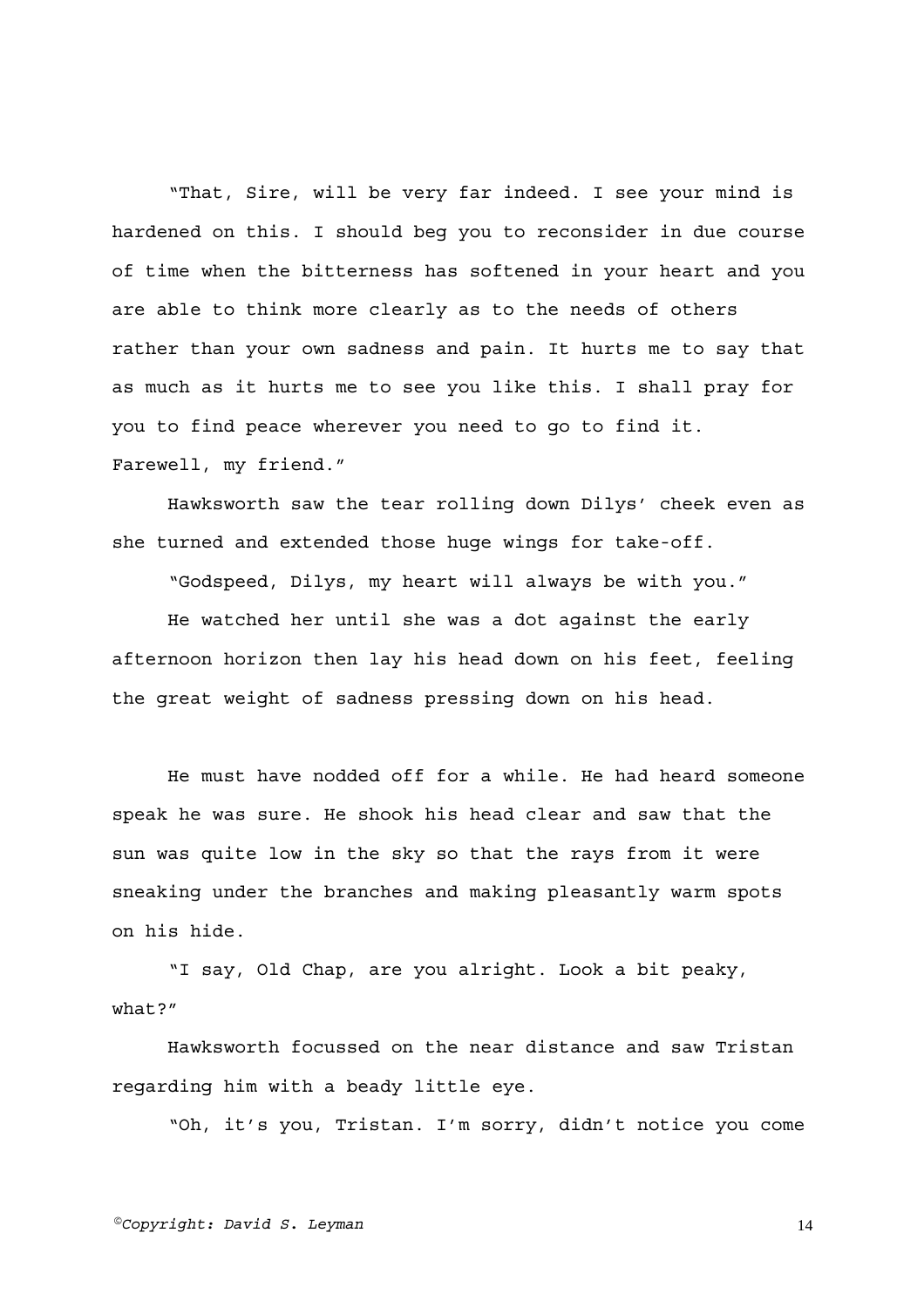up – must have dozed off." Hawksworth felt he was rambling but needed a moment or two to clear the cobwebs out of his head. He felt like he'd eaten something inordinately unpleasant and yearned for a drink of water.

"Bad form, eh? What? Oh, yes, dashed bad show, and all that. Still, got to keep going, don't you know?"

Hawksworth struggled to make sense of what Tristan was saying. Anteaters always seemed to start conversations in the middle and then walk off, usually, before the end. One wondered at their thought processes. Do they really imagine they've said more than they have? They are, it is said, extraordinarily intelligent but are totally incapable of conveying their ideas to anyone else who they then regard, obtusely, as complete morons. Hawksworth imagined anteaters to live their lives out in total frustration at the world about them; they could be capable of so much if they only had hands.

"Would you be so kind as to start again, Tristan? I really do not comprehend what you are saying to me. What is bad form?"

"Oh, dear, sorry, and all that, but thought you'd latch on PDQ, what?" He regarded Hawksworth hopefully for a moment and, seeing no flicker of comprehension, he continued "Last night. The bash, don't you know? Elsa's thing. Don't remember much, do you, Old Bean? Not surprised, not surprised. 'Bout time you had a fling? Too stiff too long. All work - no play,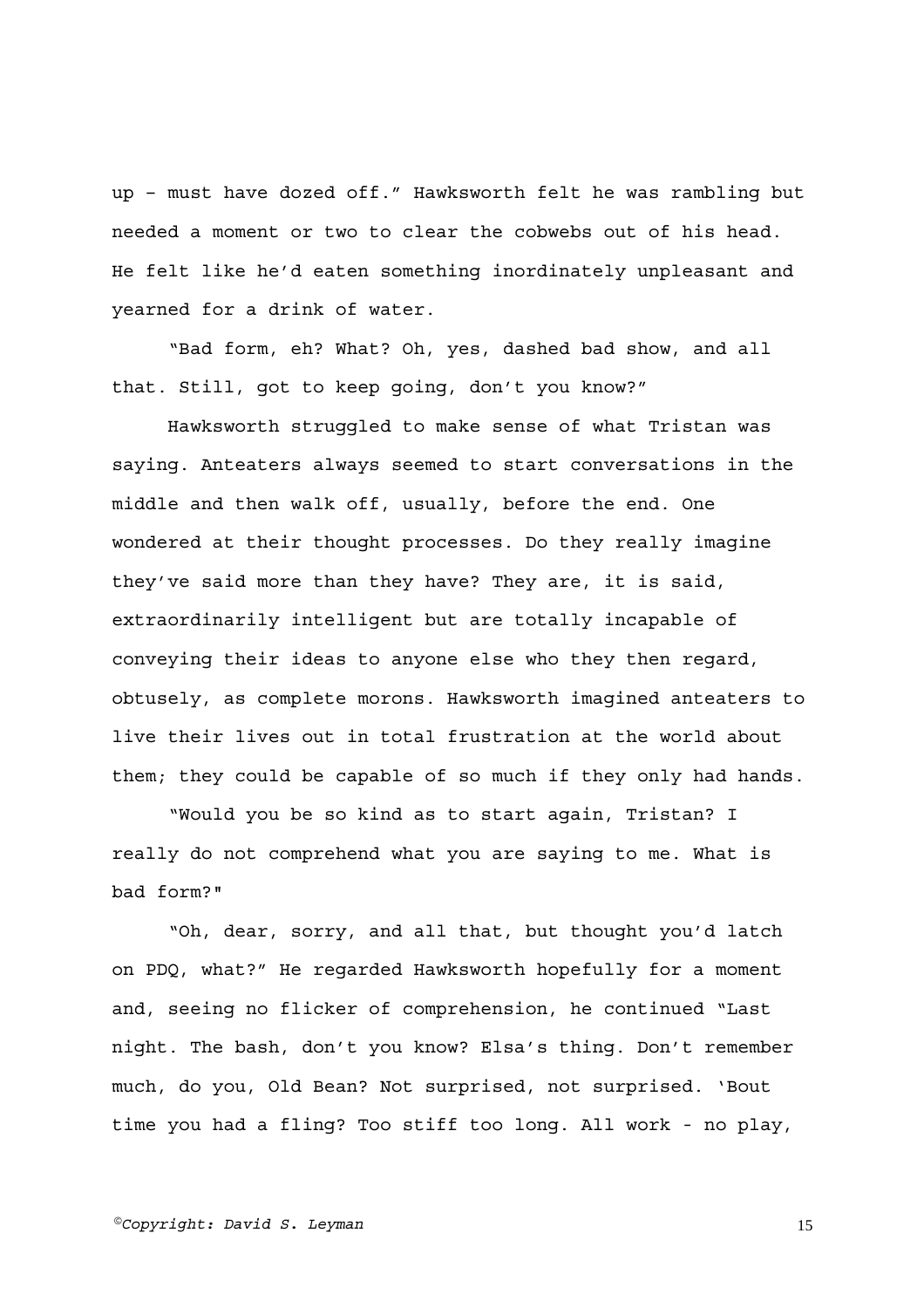what? Time to break out. Good thing, good thing. What say you, eh?"

Hawksworth wondered when it was all going to end and lay his head down again.

"As you say, Tristan. As you say." He sighed wistfully and wondered how long it took for anteaters to get hungry. Ants are such small things to fill up such a large beast, he must eat an enormous number of them and so, he reasoned, he must need to constantly eat. Dear God, let it be so.

"So there it is," Tristan continued without seeming to notice that Hawksworth had not answered his question. Perhaps he thought that Hawksworth had regarded it as rhetorical, if he considered it at all. "Good bash, good bash, what?" He paused for a moment, looking at the horizon. With a pang of remorse for his uncharitable thought, Hawksworth prayed fervently that this was the end of it and that Tristan would now wander off from whence he had come. Hawksworth was not having a lucky day. "If it were not for bad luck," he mused "I should have no luck at all today."

"But, then, well, dash it all, what's a chap to do, eh? That's what I say. Not for me to criticise and all that. Chap's got to take his fancy where he can these days. Modern times, don't you know? Off to see the fellow now, are we? Don't blame you. Put things right discreetly. Best thing, what? Can't have gossip. Dashed bad form that, what? Haven't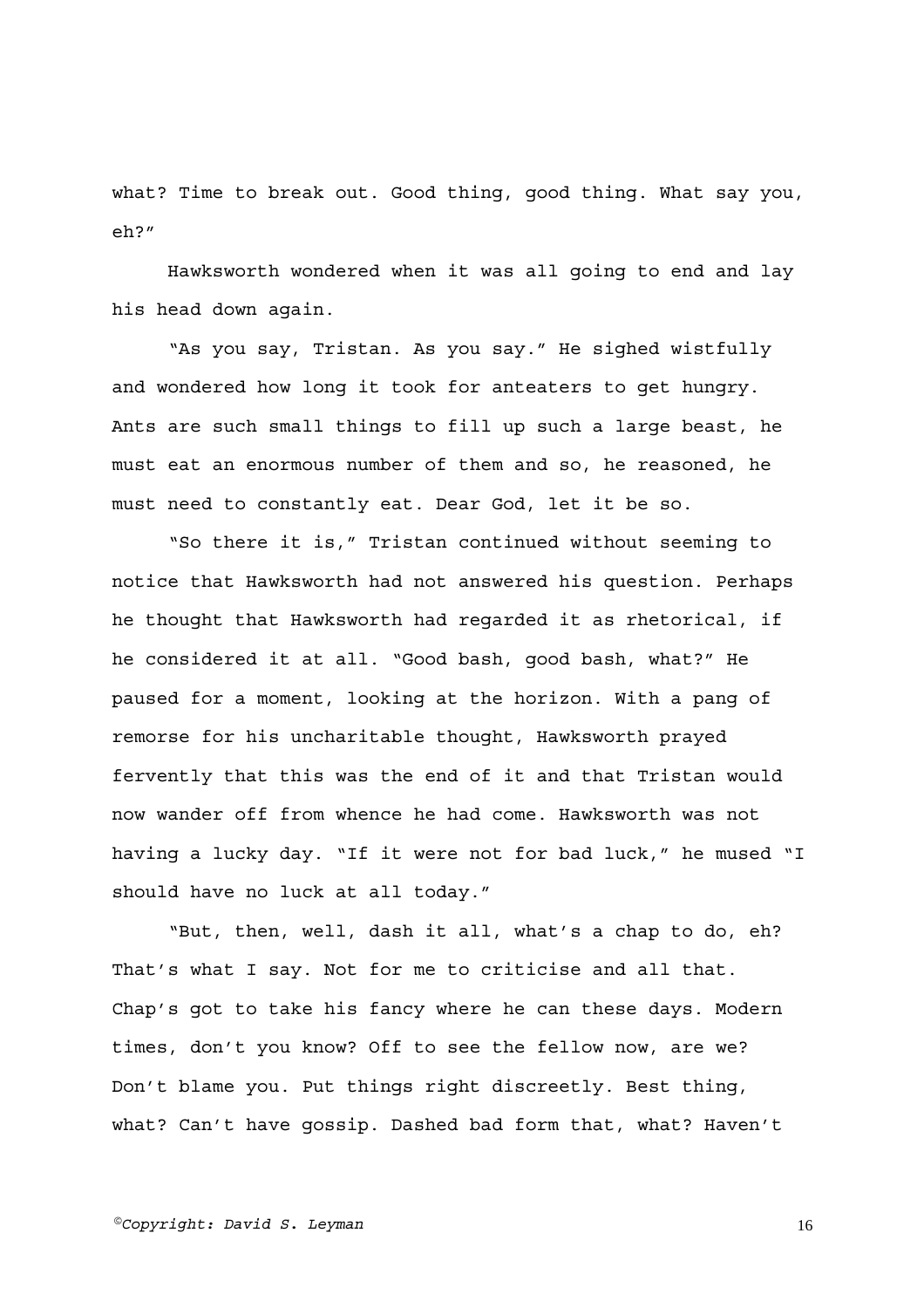breathed a word, Monty and I. Perish the thought. Rest easy, old Chap. Mum's the word, Monty and I always say, can't say something good then say nothing – that's the ticket. Still, bit of a surprise, don't you know, what? Must dash, meeting Monty for dinner. Good luck squaring it, old Fruit, keep a straight bat and all that, don't you know, what?"

With that he shuffled off. Hawksworth thought that Tristan had probably already forgotten what he was talking about with his mind intent on meeting Brother Monty for dinner. "Dinner! Ants! That'll make a pleasant change," he thought with uncharacteristic sarcasm. Much, apparently, today was uncharacteristic. But what on earth had Tristan been babbling about. Clearly something had happened last night which Tristan had regarded as unsavoury – not quite good form. Good form for anyone or was he thinking in terms of bad form for a king. Hmm, a puzzle there, all right. It must have been either something that only Tristan (and Monty, presumably) had seen or that only Tristan would find unseemly.

"Of course!" he blurted out loud. Tristan stopped and turned around.

"Did you call, old Chap?"

Hawksworth padded up to him. "You saw someone in intimate contact with me last night, didn't you?"

Tristan spluttered "well! I say, old Chap! Bit blunt, what? But, well, absolutely. I say! Can't remember, what?"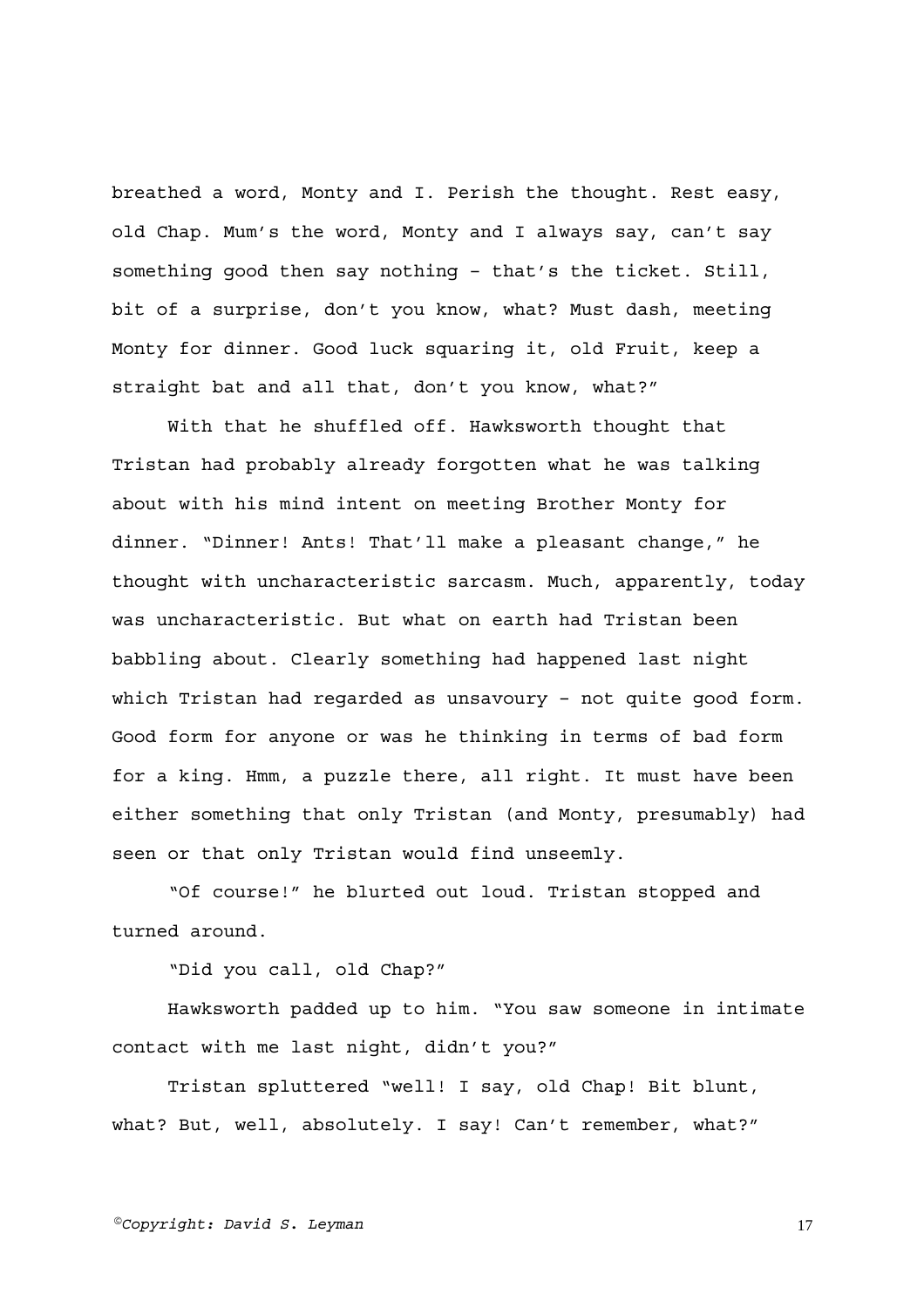Dawn of realisation burst all over Tristan's face. "I say! Damnitall! Chap took advantage, did he? Frightful form, old Chap, frightful form, don't you know. Punished! That's it! Hang the bounder! What a cad, indeed. He's up here. Last tree in the copse. Flush the blackguard out. Need beaters, what?"

Tristan was bristling with righteous indignation. Under other circumstances Hawksworth would have burst out laughing. Today he felt himself go cold. Tristan coughed and spluttered into silence at the King's expression .

"Ah, quite. Quite so. Yes. Justice and all that."

"Describe him, Tristan" Hawksworth's voice was level, quiet and icy with threat. Tristan suddenly wished he was elsewhere even 'though he knew, with absolute certainty, that he was safe enough – that he would even go up in the King's estimation if he were to help. But a lion the size of Hawksworth with an air of cold, calculating murder about him was not the best person to spend an afternoon of companionship with. Tristan blurted out, as best he could, a description of the offender. "Dark, you know, damned dark. Late on, it was. Smell, you see, that's the thing – need to the smell. Smaller than you, of course. Slim, dark grey. Can't tell. Might be grey, dark, don't you know, very dark. Don't know the cad personally. Absolute bounder, what? The smell of him. Different. Don't know him. Foreigner, that's what, damn Johnny foreigner, don't you know? That's got him. Blackguard. Hang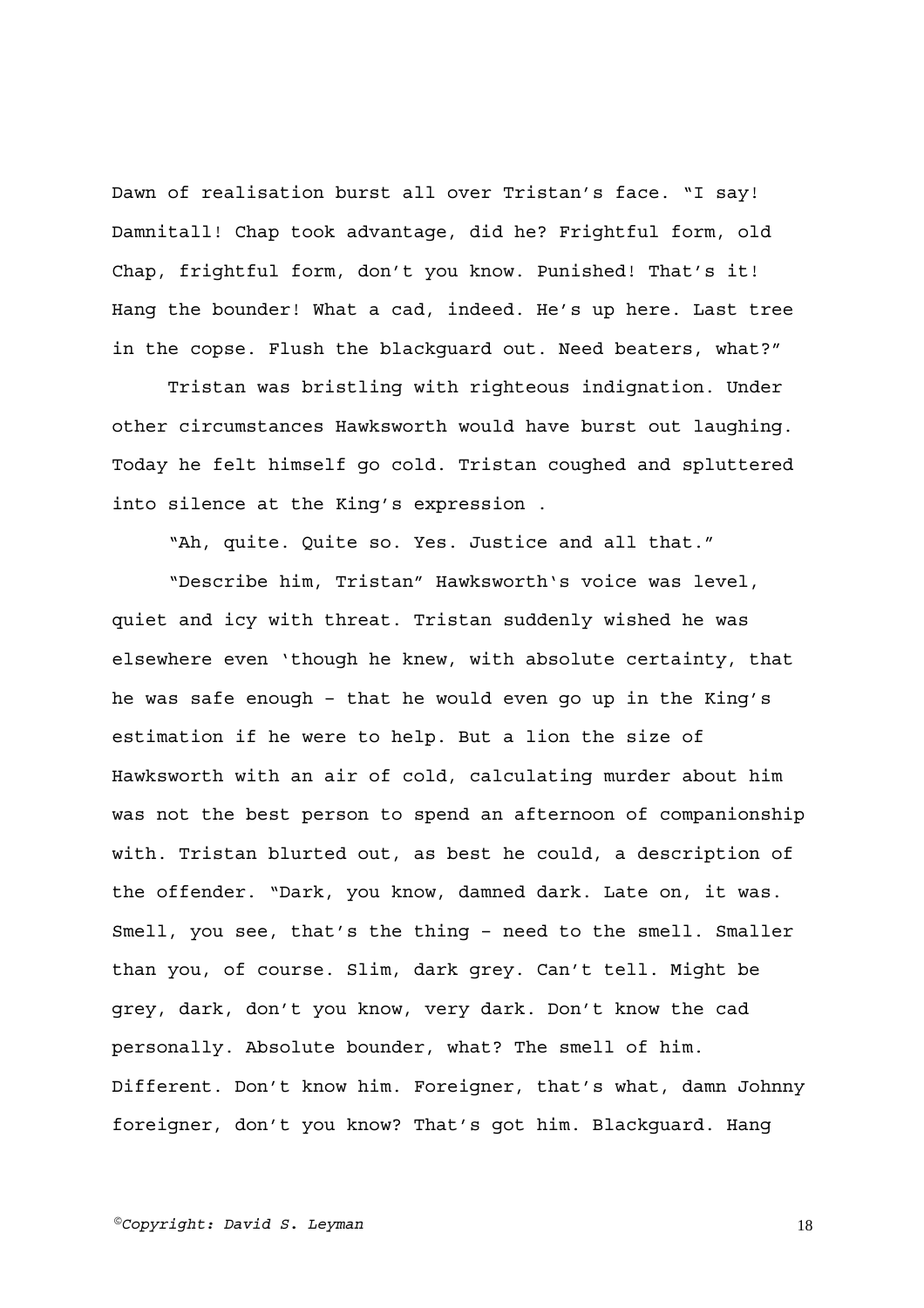him, I say. Disgraceful, what? Hang him, indeed, that's the ticket!"

"Cat?"

"What? Oh, absolutely, old Chap. Didn't I mention it? Can't think why. Must be going a bit in the old noggin, don't you know, what? Oh, yes, indubitably. Cat, indeed. Certainly. No doubt."

"Thank you, Tristan. I am indebted to you. Now, if you'd just point in the appropriate direction, I'll be off."

Tristan pointed and huffed a little "Cad. Absolute bounder, what? Somebody should do something, don't you know!" he huffed a bit more and pottered off to his rendezvous with Monty.

Hawksworth felt his bile rise with the rage that was engorging him. He was about to meet with the source of all his woes and was desperately trying to keep calm and logical about it. Of course he wanted to rip the fellows lining out but he needed to know why it had happened. What had he done to this stranger to deserve such a fate? He waited until Tristan, still muttering to himself, had gone a decent way off before he slid to his feet. He knew that Tristan had made a basic error in what he had made of the events he had seen. Hawksworth had not turned to cross-species homosexuality, perish the very thought, as Tristan and, presumably, Monty had surmised initially and was thankful that Tristan was brave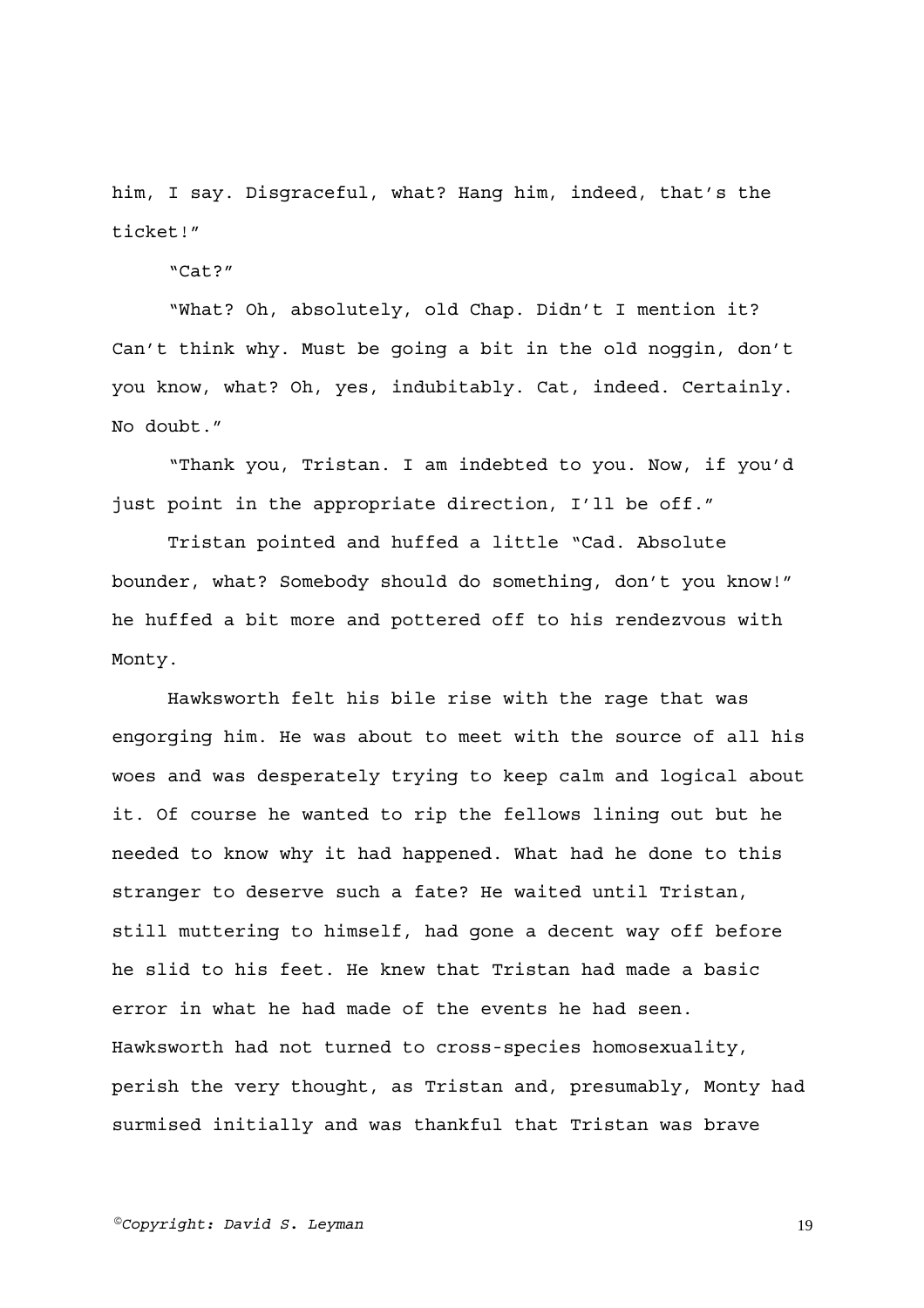enough to tell him the truth. As he thought. In some ways it would have been preferable to be known as a roué to what had actually come to pass. Hawksworth, the Royal Bisexual Rake; he thought of it as capitalised. While he was thinking these thoughts he had been flexing his muscles, ensuring that each one was working as he would wish after lying down for so long. With a face-cracking yawn he wrapped up the exercises and set off at a leisurely and, he imagined, menacing pace towards the trees indicated by Tristan. He was going to enjoy extracting the information and then examining the inside of this creature's head.

Although Hawksworth was looking quite hard for the fellow it was the other chap who saw him first. Hawksworth tried not to look startled when the voice sounded over his head.

"Hey, you really tied one on last night, didn't you, Bud?"

Bud? Bud? What form of address was this?

"Are you speaking to me, you insolent cur?" Hawksworth looked up. There, nestled comfortably in the fork of a branch, was a strange, cat-like creature the like of which Hawksworth had never seen before. It appeared to be nearly a leopard but without the familiar spots and, maybe, a touch more robust.

"Insolent? Cur? Cur's a dawg, ain't it? Ah ain't no dawg, Mister, an' I'll thank you to mind yer tongue on that account. But insolent I may be. Don't make no never minds, anyhow. Not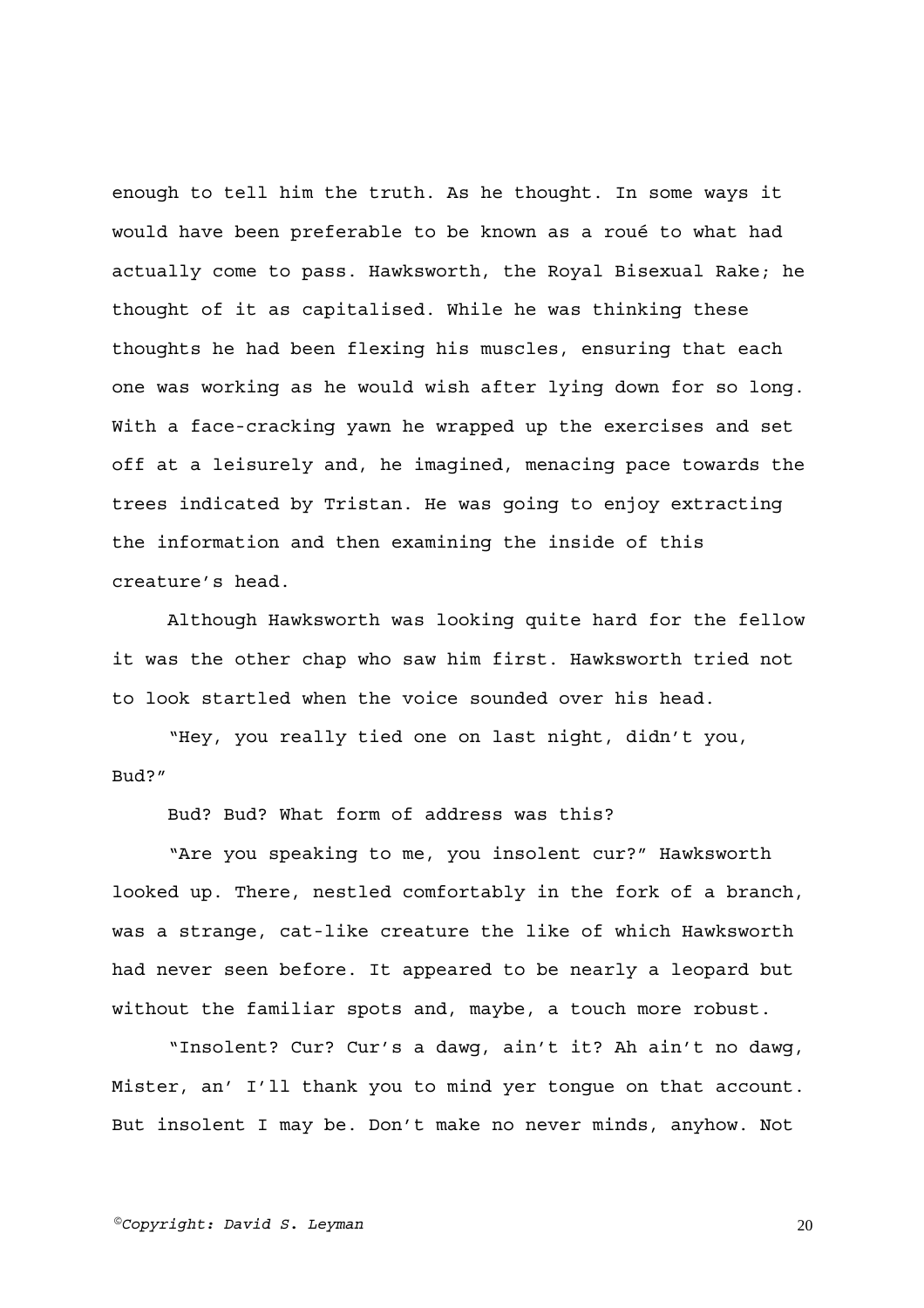to you, at least. Boy, you really made yourself the fool of the show, cain't be insolent to no fool an' that's fer sure." The strange, cat-like creature stretched languidly on the branch and gave a mighty yawn – much as Hawksworth had done a few minutes ago. He licked his lips and stared down at Hawksworth.

"What you doing up in these neck of the woods, anyhow, Fella? Lost something?" He chuckled lightly to himself. Hawksworth felt his hackles rise, he really did not like this cove at all.

"I will have you to know that I am Hawksworth, King of the Beasts, to whom all here owe fealty and allegiance." He wondered if that sounded too pompous and then decided he didn't care what this maggot-ridden creature thought.

"I don't. I'm a Republican. Anyhow, you ain't much of a King now I've nibbled yer bits off. I guess you'd better just curl up in a ball someplace an' let the vultures pick y'over." He put his head in his paws and closed his eyes. "I guess you got other things to do so I'll have a nap while you go and rule over someone. Jeez, I'll be glad to get home."

Hawksworth was infuriated. The cheek of the thing, the downright insolence. If only he could reach him he'd tear him apart – ah, but he'd have to come down at some time or another especially if he wanted to go home, wherever that was. Hawksworth decided to forego the pleasure of slaking his